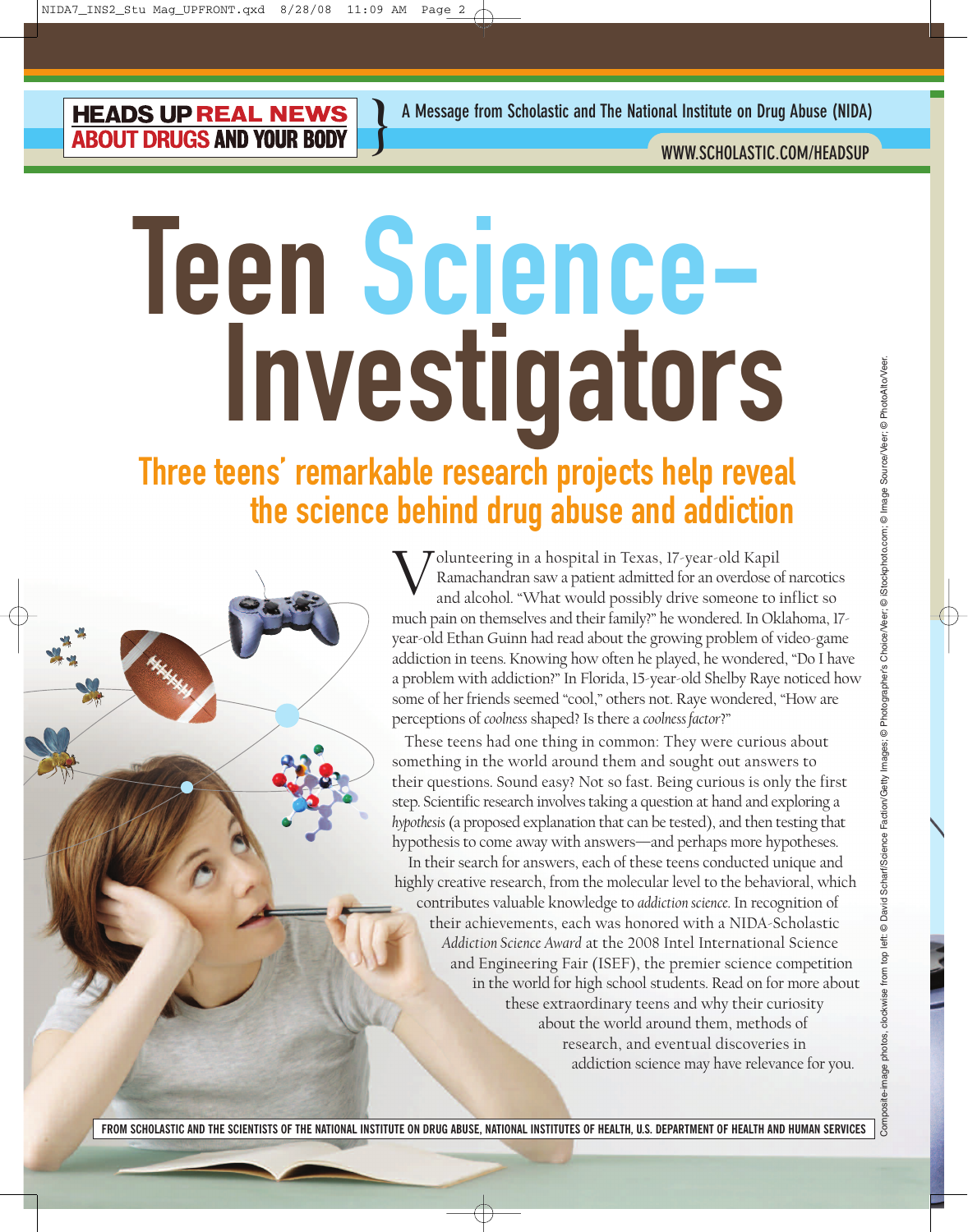#### FRUIT FLIES AND ALCOHOL ADDICTION Kapil Vishveshwar Ramachandran



Kapil's questions about what could propel someone to addiction despite its devastating consequences led him to a novel experiment with fruit flies. Working in a laboratory at the University of Texas, he was able to show that the deletion of a specific protein, called Diazepam Binding Inhibitor (DBI), prevented the flies from becoming tolerant to alcohol's behavioral effects. Tolerance, in this case, means that the flies are less affected by the alcohol the second time they are exposed to it, compared to

the first. This is important because the ability to develop tolerance goes hand in hand with the risk of becoming addicted to a substance.

Kapil, from Austin, Texas, hopes his findings about DBI will lead to the development of new medications to treat alcohol abuse and addiction in humans. "A lot of teens don't realize that drugs and alcohol can cause incredibly long-term physical changes in their body. Drugs can change the way your neurons fire," he says. "If teens knew this, they might reconsider their actions." Next up for Kapil: Duke University, where he'll study biomedical engineering and neuroscience.



#### VIDEO-GAME ADDICTION Ethan Guinn

Ethan studied 385 students to see whether the rising popularity of video gaming was, in fact, becoming an "addiction" in some players and, if so, how it impacted their lives. Using criteria that diagnose other addictions, he determined that 62 percent of respondents showed some signs of video-game addiction. Examples included thinking about the games when not playing, feeling driven to play again after losing, or feeling irritable or listless when unable to play. "The most surprising discovery," according to Ethan, "was the number of negative effects that video games had on people's health and social skills." Nearly half of the students said they consumed junk food and sugary beverages while gaming, and nearly one third reduced the amount of homework they completed. Others admitted to lying, stealing, skipping school or work, and failing to bathe or brush their teeth in order to play video games.

> Ethan, from Moore, Oklahoma, hopes his research will help alert the public to the seriousness of this problem, with the ultimate goal of preventing it and treating those already afflicted. Next up for Ethan: His dream is to become an animator for Pixar Animation Studios or a science teacher.